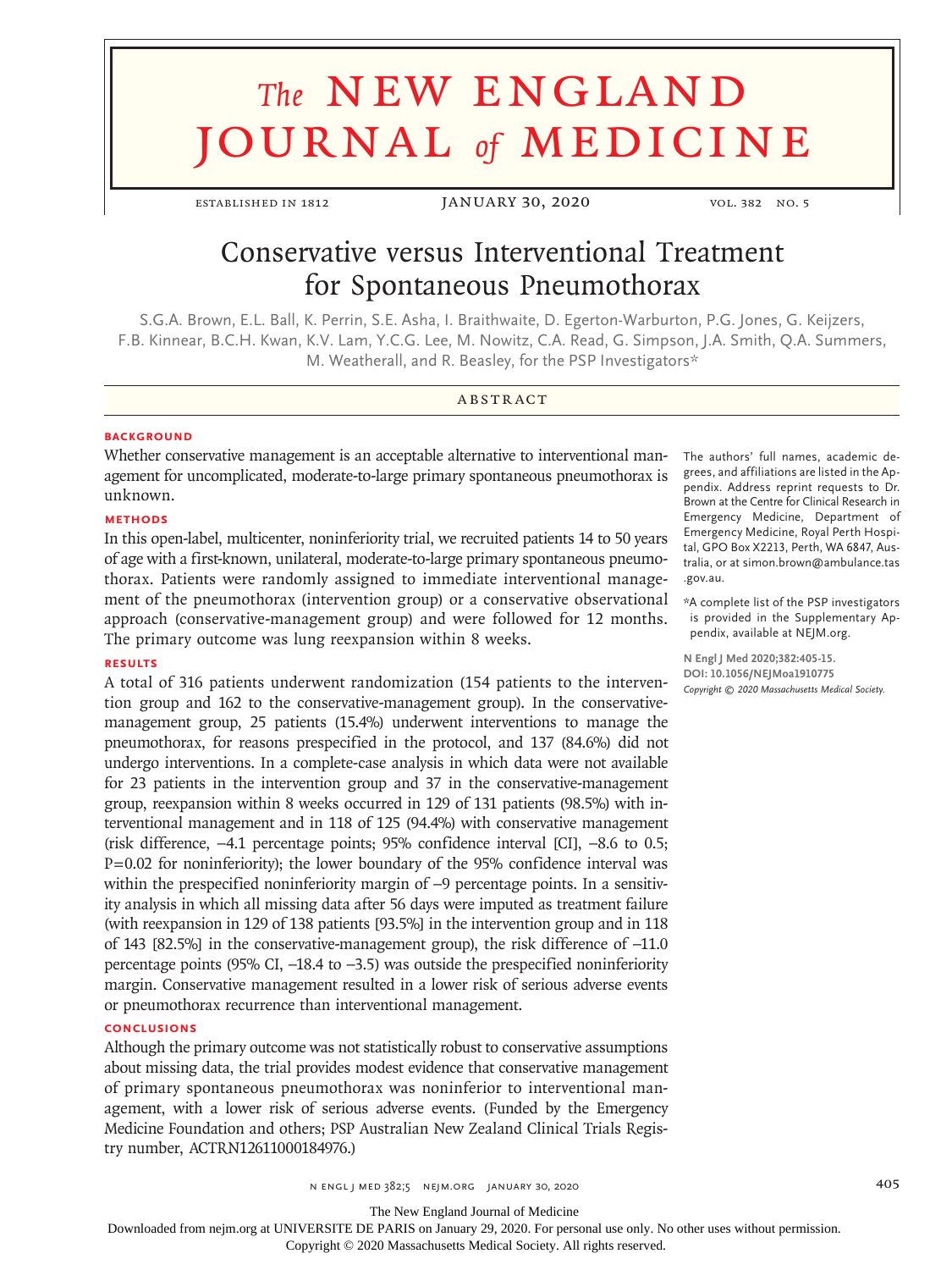*A Quick Take is available at NEJM.org*

THE ANNUAL RATE OF HOSPITALIZATION<br>for spontaneous pneumothorax among<br>persons 15 years of age or older in Eng-<br>land is approximately 140 per million.<sup>1</sup> One for spontaneous pneumothorax among persons 15 years of age or older in England is approximately 140 per million.<sup>1</sup> One third of cases are primary, with no known previous pneumothorax or clinically apparent underlying lung disease.1,2 There is considerable heterogeneity in the management of primary spontaneous pneumothorax, $3-5$  but the most common treatment is interventional drainage, sometimes progressing to surgical intervention. However, the insertion of a chest tube is often painful<sup>6,7</sup> and can cause organ injury, bleeding, and infection.8 Insertion of a chest tube often involves hospitalization, with a reported mean length of stay of 4 days in patients with a first presentation with spontaneous pneumothorax.9-11 Surgery, if the air leak continues, has additional risks, complications, and costs.<sup>11-13</sup>

An alternative approach is conservative management, with intervention reserved for patients for whom the pneumothorax becomes physiologically significant.<sup>14</sup> Conservative management is supported by evidence from a historical cohort study<sup>15</sup>; however, there are not directive data from randomized, controlled trials that have compared conservative with interventional management $16$ to determine their relative benefits and risks. We hypothesized that conservative management could be an effective and acceptable therapeutic option, with a similar percentage of patients with full lung reexpansion within 8 weeks as compared with interventional management, as well as a shorter length of hospital stay, fewer interventions and associated complications, and a lower risk of pneumothorax recurrence.

#### Methods

#### **Trial Design and Oversight**

The Primary Spontaneous Pneumothorax (PSP) trial was a multicenter, prospective, randomized, open-label, noninferiority trial that was conducted at 39 metropolitan and rural hospitals in Australia and New Zealand. The protocol was approved by national and state ethics committees and was published previously.17 The statistical analysis plan was published online<sup>18</sup>; the protocol and statistical analysis plan are available with the full text of this article at NEJM .org. All the patients provided written informed consent.

Patients 14 to 50 years of age were eligible for the trial if they had a unilateral (i.e., in one lung) primary spontaneous pneumothorax of 32% or more on chest radiography according to the Collins method (sum of interpleural distances,  $>6$  cm).<sup>19</sup> (Details regarding the Collins method and the calculation of pneumothorax size are provided in Figs. S1 and S2 in the Supplementary Appendix, available at NEJM.org.) Full exclusion criteria are listed in the Supplementary Appendix.

#### **Randomization**

Patients were randomly assigned in a 1:1 ratio to either interventional management of the pneumothorax (intervention group) or conservative management (conservative-management group), with stratification according to trial site; randomization was performed with the use of an adaptive biased-coin (urn) technique.<sup>20</sup> The University of Western Australia hosted a Web-based randomization system (FileMaker Server Advanced). The nature of the randomized treatment approaches meant that the trial-group assignments were not masked to all the patients and the clinicians involved in their care.

#### **Trial Treatments**

All the patients received standard care with analgesia (acetaminophen, ibuprofen, and oral or intravenous opioids) as needed and oxygen supplementation if oxygen saturation as measured by pulse oximetry  $(Spo<sub>2</sub>)$  was less than 92% while the patient was breathing ambient air.

#### *Intervention Group*

A small-bore (≤12 French) Seldinger-style chest tube was inserted and attached to an underwater seal, without suction. A chest radiograph was obtained 1 hour later. If the lung had reexpanded and the underwater drain no longer bubbled, the drain was closed with the use of a threeway stopcock. Four hours later, if the patient's condition was stable and a repeat chest radiograph showed that the pneumothorax had not recurred, the drain was removed and the patient was discharged. If the initial drain insertion did not result in resolution on radiography (often called radiographic resolution) or if the pneumothorax recurred under observation, the stopcock was opened, the underwater seal drainage was recommenced, and the patient was ad-

The New England Journal of Medicine

Downloaded from nejm.org at UNIVERSITE DE PARIS on January 29, 2020. For personal use only. No other uses without permission.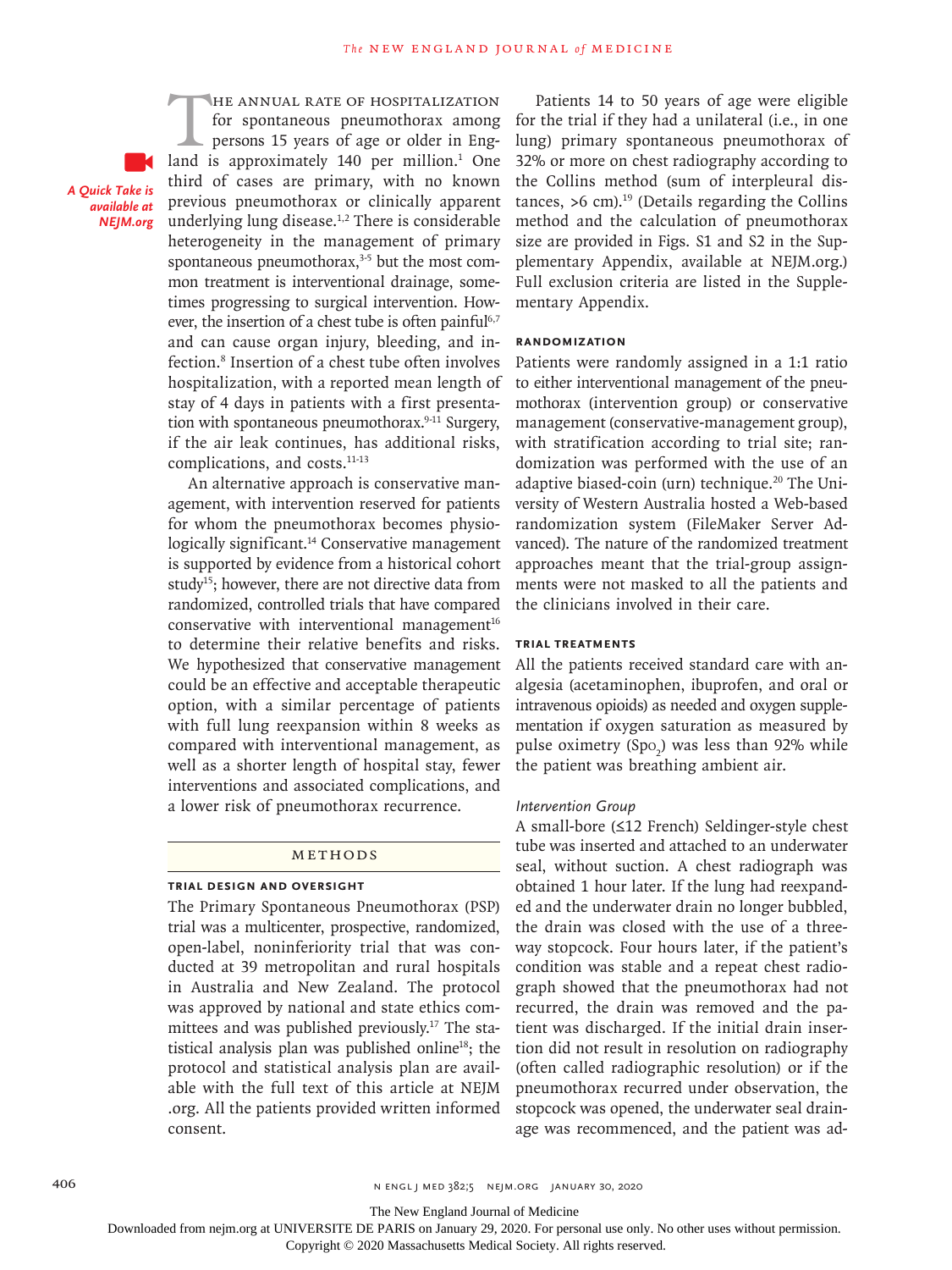mitted to the hospital. Subsequent interventions were at the discretion of the attending clinicians.

#### *Conservative-Management Group*

Patients were observed for a minimum of 4 hours before a repeat chest radiograph was obtained. After observation, if patients did not receive supplementary oxygen and were walking comfortably, they were discharged with analgesia and written instructions. Interventions were allowed in the conservative-management protocol under the following conditions: clinically significant symptoms persisted despite adequate analgesia; chest pain or dyspnea prevented mobilization; a patient was unwilling to continue with conservative treatment; the patient's condition became physiologically unstable (systolic blood pressure of <90 mm Hg, heart rate in beats per minute greater than or equal to systolic blood pressure in millimeters of mercury, respiratory rate of >30 breaths per minute, or  $Spo_2$  of <90% while the patient was breathing ambient air); or a repeat chest radiograph showed an enlarging pneumothorax along with physiological instability. In these situations, subsequent interventions were at the discretion of the attending clinicians.

#### **Follow-up Assessments**

All the patients had an in-person, unmasked clinical assessment between 24 and 72 hours after randomization and were assessed again at 2-week, 4-week, and 8-week follow-up visits. These visits included a chest radiograph (if the pneumothorax had not resolved on the previous radiograph) and a structured questionnaire regarding symptoms, analgesia use, and patient satisfaction. Pneumothorax recurrence was assessed 6 and 12 months after randomization by telephone calls to the patients and by clinicalrecord searches.

#### **Outcomes**

The primary noninferiority outcome was complete radiographic resolution of primary spontaneous pneumothorax (full lung reexpansion), as determined by the treating physician, within 8 weeks after randomization. Data on patients in whom the 8-week visit occurred after 56 days were treated as missing, unless a later chest radiograph showed a persisting pneumothorax, thereby confirming treatment failure. Two sensitivity analyses were undertaken: in one analysis, the 8-week window was extended to 63 days and data on patients in whom the 8-week visit occurred after 63 days were treated as missing, unless a later chest radiograph showed a persisting pneumothorax, thereby confirming treatment failure; in the other analysis, data on patients in whom the 8-week clinic visit occurred after 56 days were imputed as failure.

Secondary outcomes included a per-protocol analysis of the primary outcome; complete lung reexpansion within 8 weeks, as reviewed by two radiologists who were unaware of the trial-group assignments; the time until complete resolution of symptoms, defined as no pain and no analgesia use; pneumothorax recurrence, defined as an ipsilateral pneumothorax after a previous chest radiograph had confirmed complete resolution 24 hours or more after removal of all chest tubes; adverse events; serious adverse events; the length of hospital stay in the first 8 weeks; the number of invasive procedures and radiologic investigations; the number of days off from work; persistent air leak, defined as chest-tube drainage for 72 hours or more; and patient satisfaction, measured as a response to the question "How satisfied or dissatisfied are you with the results of treatment for your pneumothorax overall?" on a six-point Likert scale: very dissatisfied, dissatisfied, slightly dissatisfied, slightly satisfied, satisfied, or very satisfied.

#### **Statistical Analysis**

A sample of 274 patients was required to detect an absolute noninferiority margin of −9 percentage points, under the assumption of resolution of the pneumothorax by 8 weeks in 99% of the patients in the intervention group (one-sided alpha level of 5% and power of 95%). Noninferiority was tested by generating a two-sided 95% confidence interval and using the lower 2.5% tail to compare the observed data. In the absence of any previously established noninferiority margin, the steering committee of respiratory and emergency physicians reasoned that a success rate of 90% in the conservative-management group as compared with an anticipated 99% success rate in the intervention group after 8 weeks would be acceptable to both doctors and patients. Allowing for a 20% dropout rate, we planned to recruit up to 342 patients.

The primary analysis was based on logistic

The New England Journal of Medicine

Downloaded from nejm.org at UNIVERSITE DE PARIS on January 29, 2020. For personal use only. No other uses without permission.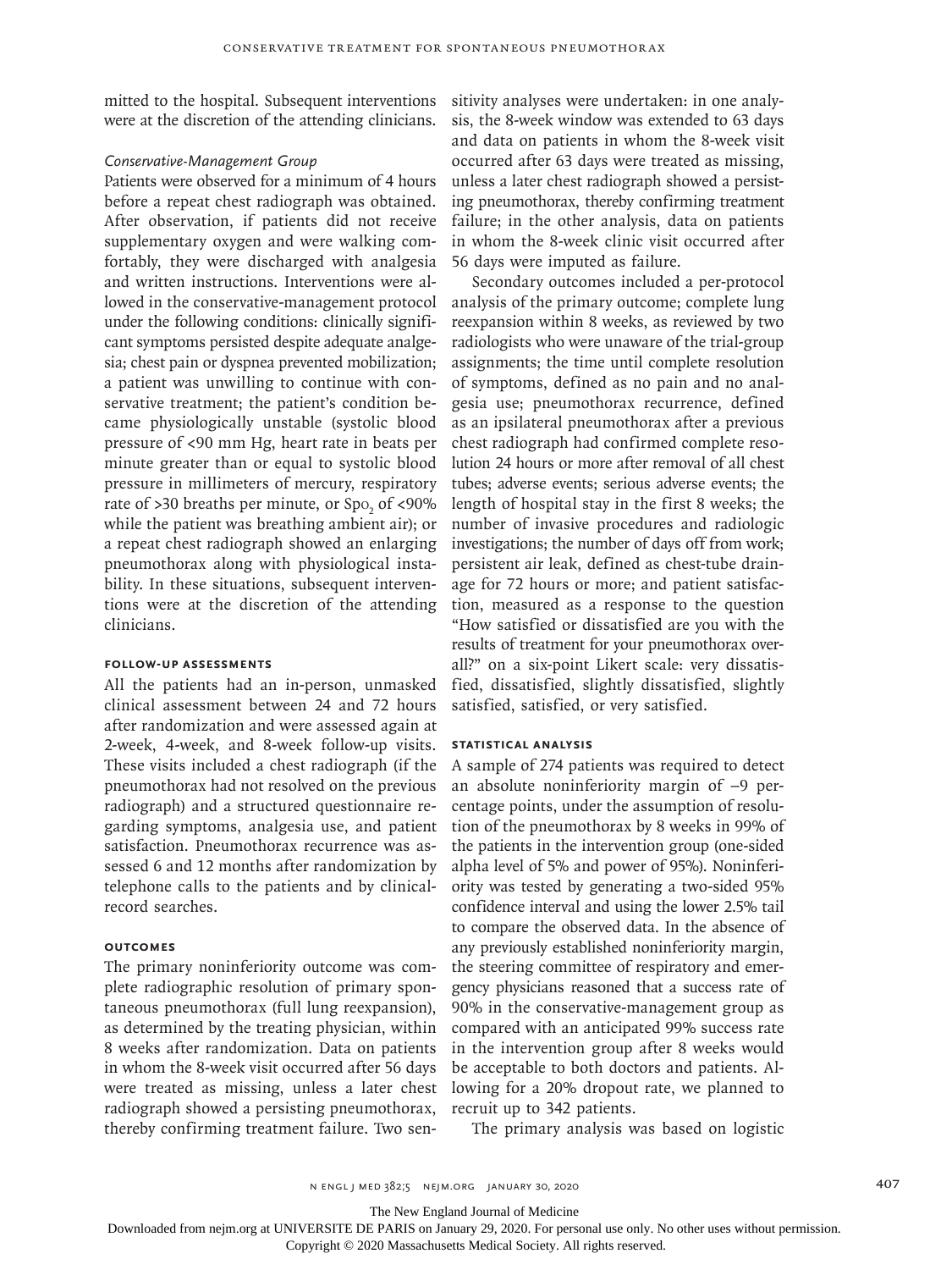regression of complete cases at 8 weeks. Estimation of percentage points and absolute risk differences together with a binomial noninferiority test were used for the primary outcome. The original statistical analysis plan did not specify the window for the 8-week visit nor define how missing radiographic data were to be handled for the primary outcome. These issues were recognized post hoc to be important, because the intent of the trial was to establish whether there was resolution at the time of the 8-week visit. This goal was addressed by treating data on the primary outcome as missing in patients in whom the 8-week visit occurred after 56 days and by undertaking two sensitivity analyses to help determine the effects of informative censoring and treating of missing data as treatment failure.

Other categorical variables were analyzed by estimation of absolute risk differences and relative risks and a two-sided test. Count variables were analyzed by estimation of relative rates. Kaplan–Meier curves and a Cox proportionalhazards estimate of the hazard ratio were used for the time until radiographic resolution, the time until symptom resolution, and the time until ipsilateral pneumothorax recurrence. Ordinal regression was used for the Likert-scaled satisfaction ratings. Logistic regression was used to assess subgroup effects. SAS software, version 9.4, was used for all analyses.

#### **RESULTS**

#### **Patients**

From July 2011 through March 2017, a total of 316 patients underwent randomization (154 patients to the intervention group and 162 to the conservative-management group) (Fig. 1). The baseline characteristics of the patients are shown in Table 1 and Table S1. In the conservativemanagement group, 137 of 162 patients (84.6%) did not undergo any intervention, but 25 patients (15.4%) did, with reasons shown in Table S2. In the intervention group, 10 patients (6.5%) declined any intervention, and their care was managed conservatively. There were 16 patients (5 in the intervention group and 11 in the conservative-management group) in which the 8-week assessments occurred between 56 and 63 days; in 6 additional patients (1 in the intervention group and 5 in the conservative-management

group), the 8-week assessment was conducted after 9 weeks (Fig. S3).

#### **Primary Outcome**

In the complete-case analysis, in which data were treated as missing in patients if the 8-week visit occurred after 56 days, 129 of 131 (98.5%) in the intervention group had resolution within 8 weeks, as compared with 118 of 125 (94.4%) in the conservative-management group (risk difference, −4.1 percentage points; 95% confidence interval [CI],  $-8.6$  to 0.5; P=0.02 for noninferiority); the lower boundary of the 95% confidence interval was within the noninferiority margin of −9 percentage points. In the sensitivity analyses, noninferiority for resolution was maintained when the 8-week clinic visit was extended to 63 days (134 of 136 patients [98.5%] in the intervention group and 129 of 136 [94.9%] in the conservative-management group) (risk difference, −3.7 percentage points; 95% CI, −7.9 to 0.6) but not when the missing data after 56 days were imputed as failure (129 of 138 patients [93.5%] in the intervention group and 118 of 143 [82.5%] in the conservative-management group) (risk difference, −11.0 percentage points; 95% CI, −18.4 to −3.5).

#### **Secondary Outcomes**

#### *Radiographic Resolution*

The median time until radiographic resolution was 16 days (interquartile range, 12 to 26) in the intervention group and 30 days (interquartile range, 25 to 54) in the conservative-management group (hazard ratio, 0.49; 95% CI, 0.39 to 0.63) (Fig. S4). There were 10 patients who were assigned to interventional management who declined the intervention, and in the per-protocol analysis, 124 of 126 patients (98.4%) in the intervention group had resolution within 8 weeks as compared with 123 of 130 patients (94.6%) in the conservative-management group (risk difference, −3.8 percentage points; 95% CI, −8.3 to 0.7). Radiologists were more likely than treating clinicians to assess a radiograph obtained at the 8-week visit as not showing resolution, with a risk difference of −5.9 percentage points (95% CI, −8.8 to −2.9) (Table S3). For the patients in whom the radiograph obtained at the 8-week visit was available to the radiologists, the radiologists who were unaware of the trialgroup assignments assessed 114 of 124 patients

The New England Journal of Medicine

Downloaded from nejm.org at UNIVERSITE DE PARIS on January 29, 2020. For personal use only. No other uses without permission.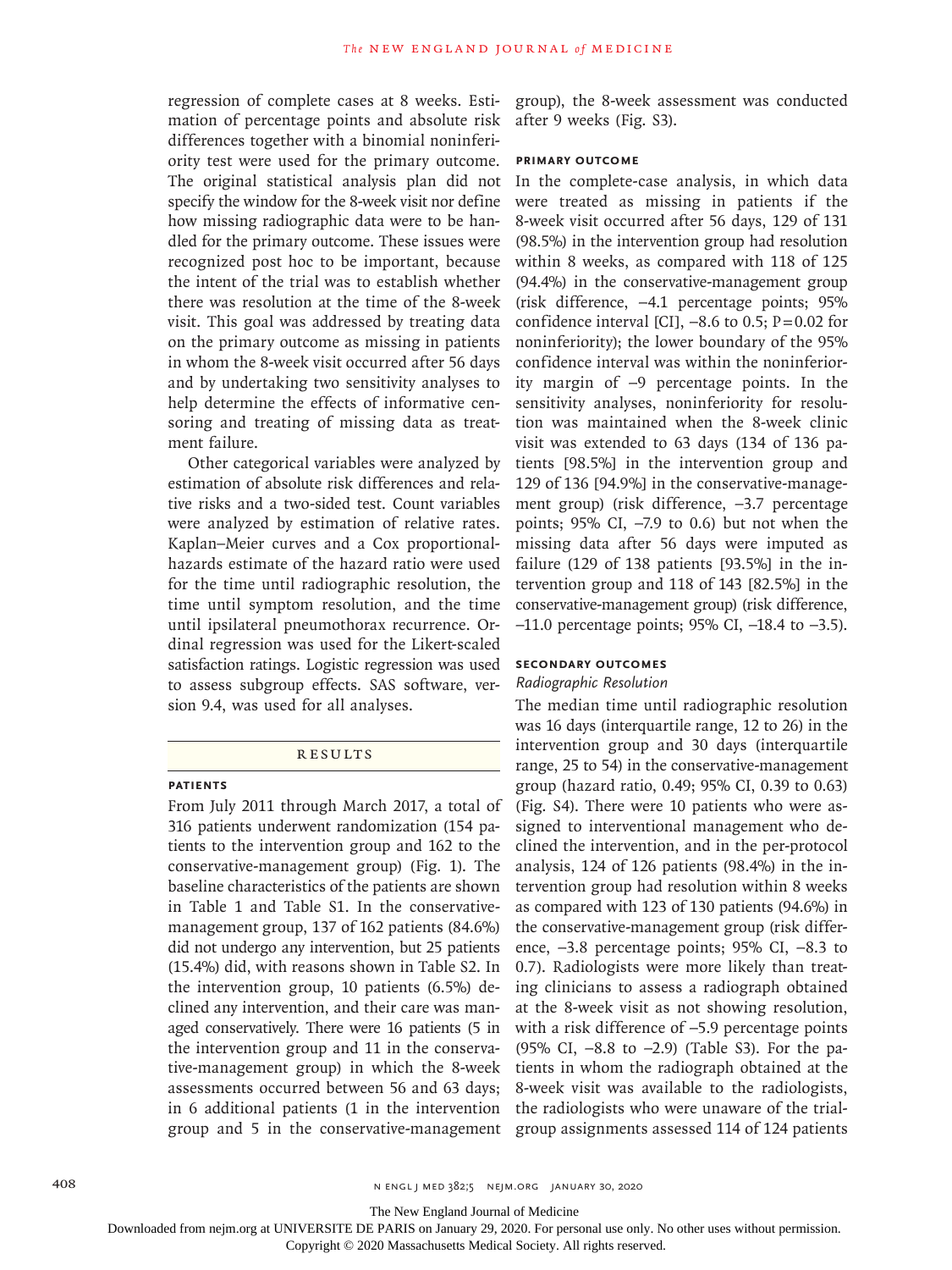

n engl j med 382;5 nejm.org January 30, 2020 409

The New England Journal of Medicine Downloaded from nejm.org at UNIVERSITE DE PARIS on January 29, 2020. For personal use only. No other uses without permission.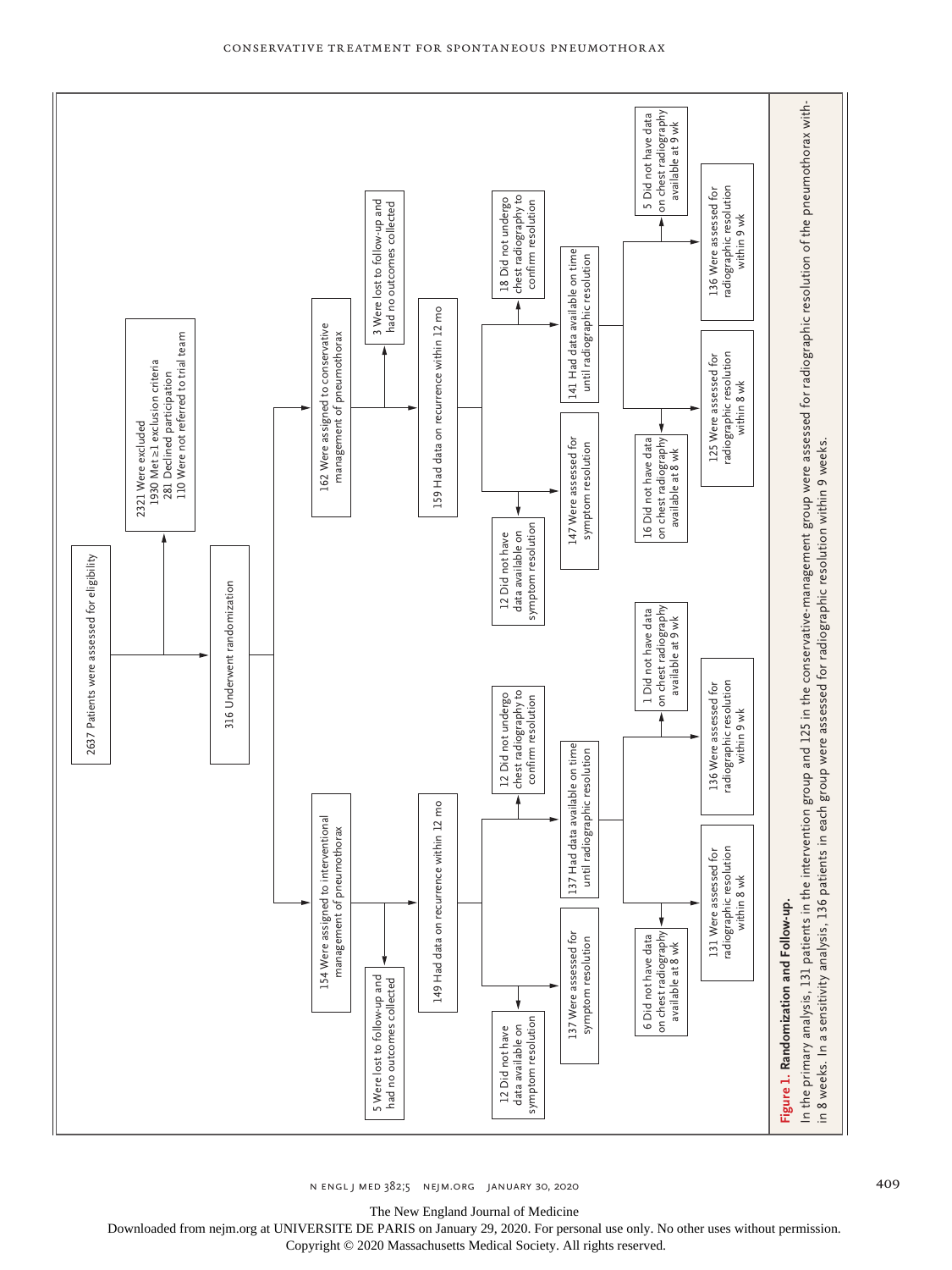| Table 1. Characteristics of the Patients at Baseline.* |                                                 |                                               |  |  |  |
|--------------------------------------------------------|-------------------------------------------------|-----------------------------------------------|--|--|--|
| Characteristic                                         | <b>Interventional Management</b><br>$(N = 154)$ | <b>Conservative Management</b><br>$(N = 162)$ |  |  |  |
| Age                                                    |                                                 |                                               |  |  |  |
| No. with data                                          | 154                                             | 162                                           |  |  |  |
| $Mean - yr$                                            | $26.4 \pm 8.7$                                  | $26.1 + 8.7$                                  |  |  |  |
| Male sex - no. $(\%)$                                  | 130 (84.4)                                      | 142 (87.7)                                    |  |  |  |
| Height                                                 |                                                 |                                               |  |  |  |
| No. with data                                          | 141                                             | 154                                           |  |  |  |
| $Mean$ – $cm$                                          | $176.6 \pm 9.4$                                 | $179.5 \pm 8.9$                               |  |  |  |
| Weight                                                 |                                                 |                                               |  |  |  |
| No. with data                                          | 142                                             | 154                                           |  |  |  |
| $Mean - kg$                                            | $67.0 \pm 13.2$                                 | $68.6 \pm 13.1$                               |  |  |  |
| Body-mass index <sup>+</sup>                           |                                                 |                                               |  |  |  |
| No. with data                                          | 141                                             | 153                                           |  |  |  |
| Mean                                                   | $21.4 \pm 3.7$                                  | $21.3 \pm 3.5$                                |  |  |  |
| Symptom duration                                       |                                                 |                                               |  |  |  |
| No. with data                                          | 153                                             | 160                                           |  |  |  |
| $Mean - hr$                                            | $44.5 \pm 90.3$                                 | $33.8 \pm 61.3$                               |  |  |  |
| Pneumothorax size                                      |                                                 |                                               |  |  |  |
| No. with data                                          | 154                                             | 162                                           |  |  |  |
| Mean - % of lung according to Collins formula          | $67.5 \pm 22.6$                                 | $63.6 \pm 23.4$                               |  |  |  |
| Pneumothorax on right side - no. (%)                   | 88 (57.1)                                       | 89 (54.9)                                     |  |  |  |
| Heart rate                                             |                                                 |                                               |  |  |  |
| No. with data                                          | 132                                             | 149                                           |  |  |  |
| Mean - beats per min                                   | $73.3 \pm 11.9$                                 | $77.5 \pm 14.4$                               |  |  |  |
| Systolic blood pressure                                |                                                 |                                               |  |  |  |
| No. with data                                          | 134                                             | 148                                           |  |  |  |
| Mean - mm Hg                                           | $117.8 \pm 13.2$                                | $119.8 \pm 13.1$                              |  |  |  |
| Respiratory rate                                       |                                                 |                                               |  |  |  |
| No. with data                                          | 134                                             | 144                                           |  |  |  |
| Mean - breaths per min                                 | $17.0 \pm 2.6$                                  | $16.9 \pm 3.3$                                |  |  |  |
| Oxygen saturation                                      |                                                 |                                               |  |  |  |
| No. with data                                          | 134                                             | 148                                           |  |  |  |
| $Mean - %$                                             | $97.6 \pm 1.6$                                  | $97.2 \pm 2.0$                                |  |  |  |
| Chest-pain score;                                      |                                                 |                                               |  |  |  |
| No. with data                                          | 119                                             | 138                                           |  |  |  |
| Mean                                                   | $2.4 \pm 2.2$                                   | $2.1 \pm 2.1$                                 |  |  |  |
| Borg dyspnea index§                                    |                                                 |                                               |  |  |  |
| No. with data                                          | $112\,$                                         | 133                                           |  |  |  |
| Mean                                                   | $1.2 + 1.2$                                     | $1.7 + 1.4$                                   |  |  |  |
| Pack-yr of tobacco smoking                             |                                                 |                                               |  |  |  |
| No. with data                                          | 141                                             | 145                                           |  |  |  |
| Mean                                                   | $8.1 \pm 23.3$                                  | $4.8 \pm 7.8$                                 |  |  |  |
| Smoking history - no./total no. (%)                    |                                                 |                                               |  |  |  |
| Current                                                | 75/152 (49.3)                                   | 68/160 (42.5)                                 |  |  |  |
| Past                                                   | 19/152 (12.5)                                   | 16/160 (10.0)                                 |  |  |  |
| Never                                                  | 58/152 (38.2)                                   | 76/160 (47.5)                                 |  |  |  |

\* Plus–minus values are means ±SD.

† The body-mass index is the weight in kilograms divided by the square of the height in meters.

‡ A score of 0 indicated no chest pain, 5 moderate pain, and 10 the worst possible pain.

§ The Borg dyspnea index measures perceived breathlessness on a scale from 0 (none) to 10 (maximum).

410 **n ENGL J MED 382;5 NEJM.ORG JANUARY 30, 2020** 

The New England Journal of Medicine

Downloaded from nejm.org at UNIVERSITE DE PARIS on January 29, 2020. For personal use only. No other uses without permission.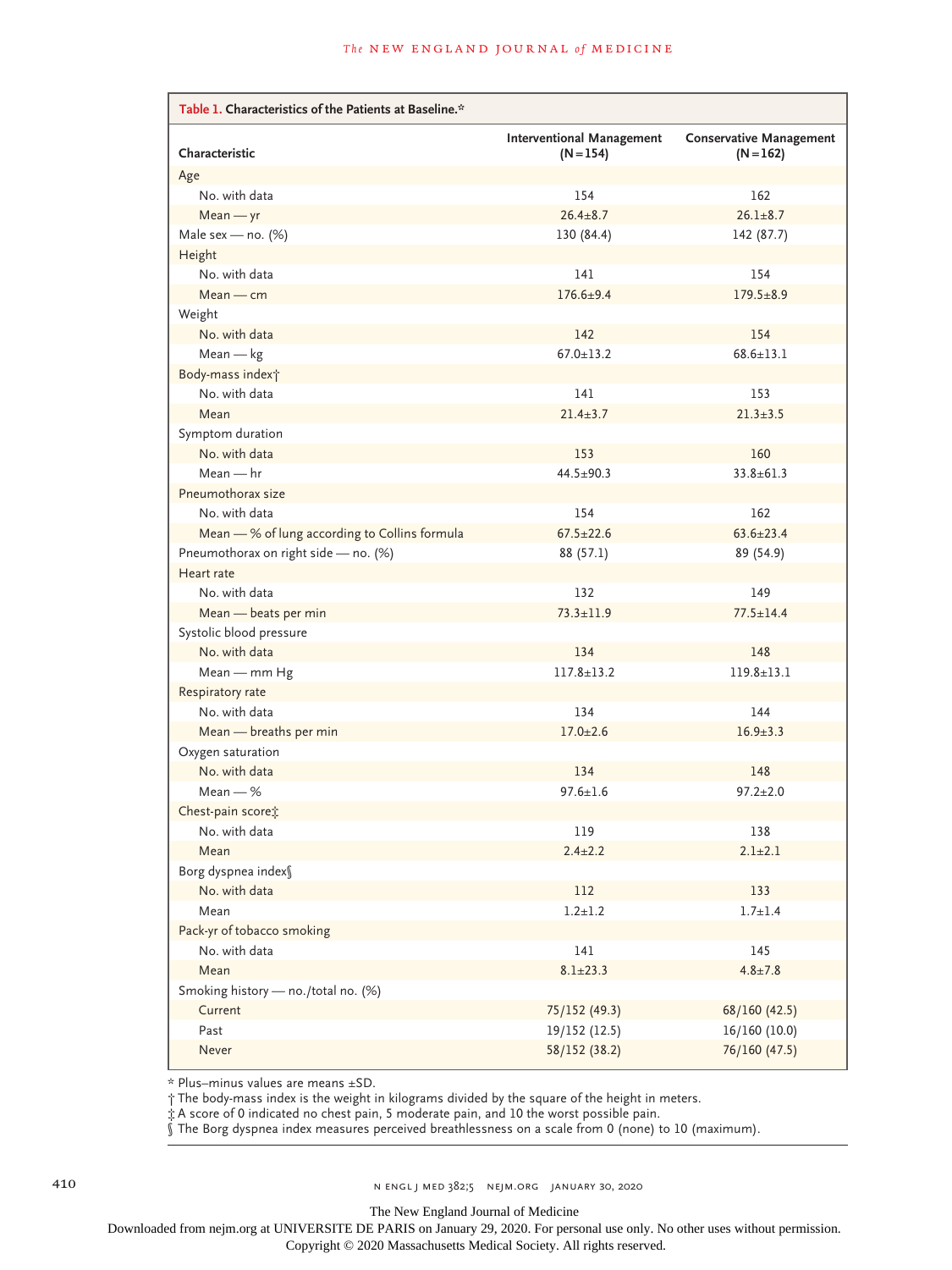| Table 2. Secondary Outcomes.*                                 |                                             |                                           |                                  |                                                 |  |
|---------------------------------------------------------------|---------------------------------------------|-------------------------------------------|----------------------------------|-------------------------------------------------|--|
| Outcome                                                       | Interventional<br>Management<br>$(N = 154)$ | Conservative<br>Management<br>$(N = 162)$ | <b>Relative Risk</b><br>(95% CI) | <b>Risk Difference</b><br>(95% CI) <sup>+</sup> |  |
| One or more procedures - no. (%)                              | 145 (94.2)                                  | 25(15.4)                                  | $6.10(4.24 - 8.77)$              | 78.1 (72.0-85.4)                                |  |
| Chest drainage for $\geq$ 72 hr — no./total no. (%)           | 78/153 (51.0)                               | 15/162(9.3)                               | $5.51(3.32 - 9.14)$              | 41.7 (32.6-50.8)                                |  |
| Suction - no. $(\%)$                                          | 52 (33.8)                                   | 12(7.4)                                   | $4.56(2.53 - 8.20)$              | 26.4 (17.9-34.9)                                |  |
| At least one CT scan - no./total no. (%)                      | 28/146 (19.2)                               | 12/154(7.8)                               | $2.46(1.31-4.66)$                | $11.4(3.7-19.1)$                                |  |
| Hospital revisit - no. (%)                                    | 41(26.6)                                    | 28(17.3)                                  | $1.54(1.01-2.36)$                | $9.3(0.3-18.4)$                                 |  |
| Any adverse event - no. (%)                                   | 41(26.6)                                    | 13(8.0)                                   | $3.32(1.85 - 5.95)$              | $18.6(10.5-26.7)$                               |  |
| Any serious adverse event - no. (%)                           | 19(12.3)                                    | 6(3.7)                                    | $3.30(1.37 - 8.10)$              | $8.6(2.7-14.6)$                                 |  |
| Pneumothorax recurrence within 12 mo -<br>no./total no. $(%)$ | 25/149(16.8)                                | 14/159(8.8)                               | $1.90(1.03 - 3.52)$              | $8.0(0.5 - 15.4)$                               |  |
| No. of chest radiographs per patient                          | $10.9 + 7.1$                                | $6.4 + 3.9$                               | $1.7(1.6-1.8)$ :                 | 4.5 $(3.2 - 5.8)$                               |  |
| No. of surgical procedures per patient¶                       | $0.3 + 0.5$                                 | $0.1 \pm 0.2$                             | 4.21 $(2.10-8.41)$ :             |                                                 |  |
| Length of hospital stay in first 8 wk - days                  |                                             |                                           |                                  |                                                 |  |
| Mean                                                          | $6.1 \pm 7.6$                               | $1.6 + 3.5$                               | 2.8 $(1.8-3.6)$                  |                                                 |  |
| Median (IQR)                                                  | $3.8(0.8-9.3)$                              | $0.2(0.2-0.8)$                            |                                  |                                                 |  |
| Days off from work                                            |                                             |                                           |                                  |                                                 |  |
| Mean                                                          | $10.9 \pm 12.7$                             | $6.0+7.3$                                 | $2.0$ (1.0-3.0)                  |                                                 |  |
| Median (IQR)                                                  | $6.0(2.0-14.0)$                             | $3.0(1.0 - 8.0)$                          |                                  |                                                 |  |

\* Plus–minus values are means ±SD. CT denotes computed tomographic, and IQR interquartile range.

† Shown is the risk difference between the intervention group and the conservative-management group, as measured in percentage points, unless otherwise indicated.

‡ Shown is the relative rate.

 $\dot{\S}$  Shown is the mean difference in the number of chest radiographs.

¶ In the intervention group, 34 video-assisted thoracic surgeries were performed in 33 patients and 6 thoracotomies were performed in 6 pa‑ tients. In the conservative-management group, 10 video-assisted thoracic surgeries were performed in 10 patients.

‖ Shown is the Hodges–Lehmann location shift for the intervention group minus the conservative-management group.

115 (94.8%) in the conservative-management 1.40) (Fig. S5). group as having resolution, whereas clinicians assessed 123 of 124 patients (99.2%) in the intervention group and 114 of 115 (99.1%) in the conservative-management group as having resolution.

#### *Symptom Resolution*

Complete resolution of symptoms by 8 weeks was reported in 128 of 137 patients (93.4%) in the intervention group and in 139 of 147 (94.6%) in the conservative-management group (risk difference, 1.1 percentage points; 95% CI, −4.4 to 6.7). The time until symptom resolution did (Fig. S6). not differ substantially between the two groups, with a median time of 15.5 days (95% CI, 12 to *Adverse Events* 23) in the intervention group and 14.0 days A total of 41 patients in the intervention group (95% CI, 12 to 19) in the conservative-manage-

(91.9%) in the intervention group and 109 of ment group (hazard ratio, 1.11; 95% CI, 0.88 to

#### *Recurrence*

Recurrence during the first 12 months was more frequent in the intervention group than in the conservative-management group: 25 of 149 patients (16.8%) as compared with 14 of 159 (8.8%) (absolute risk difference, 8.0 percentage points; 95% CI, 0.5 to 15.4) (Table 2). The time until pneumothorax recurrence during the first 12 months was longer in the conservativemanagement group than in the intervention group (hazard ratio, 0.59; 95% CI, 0.34 to 1.02)

and 13 in the conservative-management group

The New England Journal of Medicine

Downloaded from nejm.org at UNIVERSITE DE PARIS on January 29, 2020. For personal use only. No other uses without permission.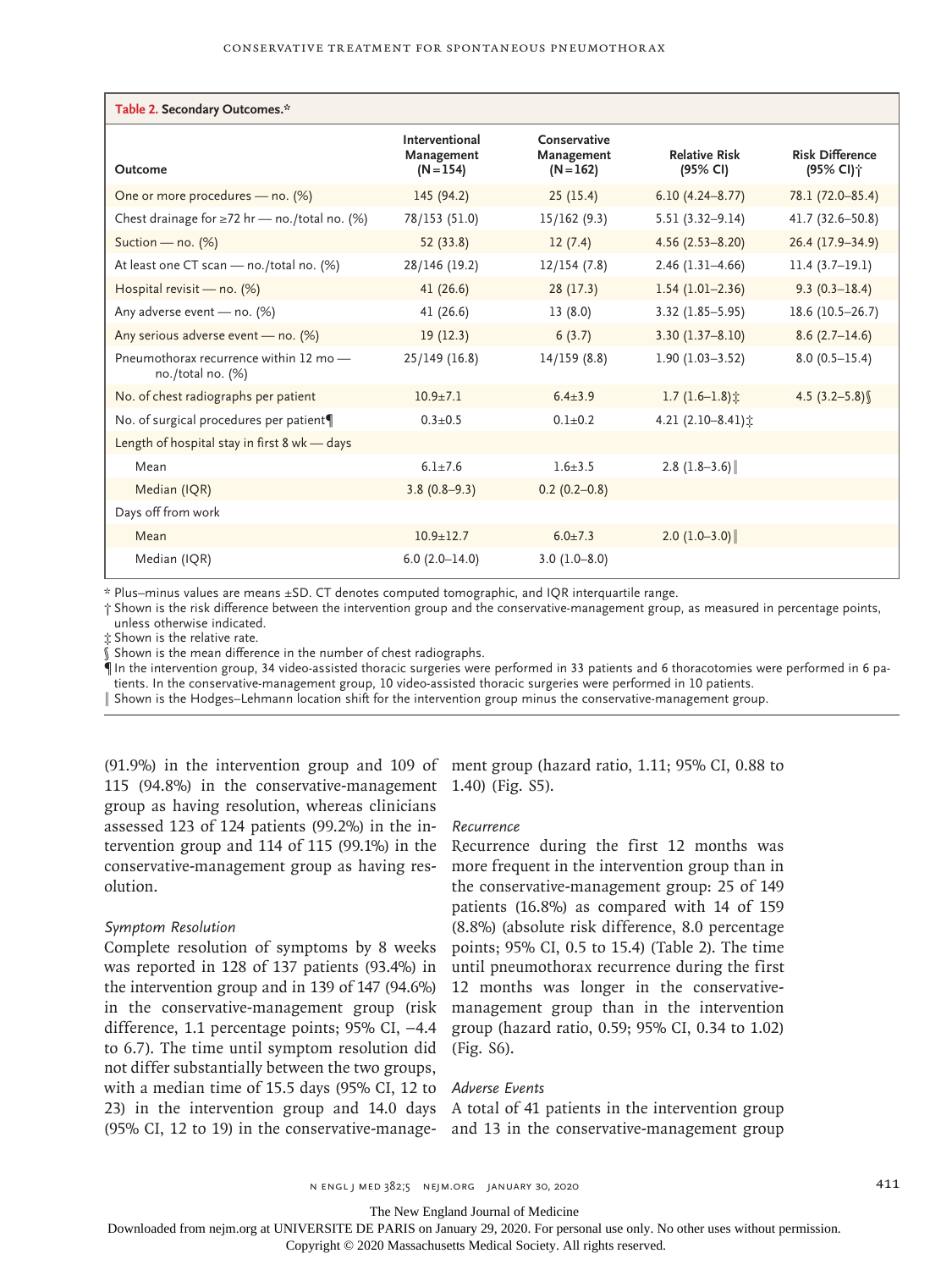had at least one adverse event (relative risk, 3.32; 95% CI, 1.85 to 5.95); 19 patients in the intervention group and 6 in the conservativemanagement group had a serious adverse event (relative risk, 3.30; 95% CI, 1.37 to 8.10) (Tables 2 and 3). Most adverse events in both groups were directly attributable to either insertion of the chest tube or having the tube in place. One death occurred in the conservative-management group by suicide at a time when the pneumothorax had resolved.

#### *Other Secondary Outcomes*

The chest tube remained in place for 72 hours or more in 78 patients in the intervention group and in 15 patients in the conservative-management group (relative risk, 5.51; 95% CI, 3.32 to 9.14), and suction was performed in 52 patients in the intervention group and in 12 patients in the conservative-management group (relative risk, 4.56; 95% CI, 2.53 to 8.20) (Table 2 and Table S4). The relative rate of progression to surgery in the intervention group as compared with the conservative-management group was 4.21 (95% CI, 2.10 to 8.41) (Table 2). The mean  $(\pm SD)$ length of hospital stay in the first 8 weeks for patients in the intervention group was 6.1±7.6 days, with a mean of 10.9±12.7 days off from work in the same period, as compared with 1.6±3.5 days and 6.0±7.3 days, respectively, for patients in the conservative-management group (Hodges–Lehmann location shift [intervention group minus conservative-management group], 2.8 [95% CI, 1.8 to 3.6] for length of hospital stay and 2.0 [95% CI, 1.0 to 3.0] for days off from work) (Table 2 and Tables S5 and S7). The odds ratio for satisfaction with interventional management as compared with conservative management was 0.68 (95% CI, 0.43 to 1.07), with a lower odds ratio consistent with less satisfaction with interventional management. There was no evidence of treatment-effect modification (interaction) according to prespecified subgroups defined by age, clinician-estimated size of pneumothorax, symptom duration, or smoking status (Table S8).

#### Discussion

This randomized, controlled trial of conservative moderate-to-large primary spontaneous pneumothorax provides modest, but statistically fragile, evidence that conservative management was noninferior to interventional management for radiographic resolution within 8 weeks, with the use of a 9-percentage-point margin; the time until complete resolution of symptoms did not differ substantially between the two approaches. Conservative management spared 85% of the patients from an invasive intervention and resulted in fewer hospitalization days, a lower likelihood of prolonged chest-tube drainage, less need for surgery, and fewer adverse events and serious adverse events than interventional management. The percentage of patients with early pneumothorax recurrence was also lower in the conservative-management group.

Our trial challenges the fundamental concept of whether initial routine drainage is required in all patients with primary spontaneous pneumothorax. It was conducted at 39 centers across a spectrum of rural, urban, secondary, and tertiary health care settings, and after a standardized initial approach to randomized treatment, subsequent interventions were undertaken by treating clinicians as per their usual practice. Only patients with moderate-to-large primary spontaneous pneumothorax, for which most clinicians would intervene, were included. Recruitment was limited to those with a first episode of primary spontaneous pneumothorax (on the affected side) to avoid the confounding effects of previous treatments. The age range of 14 to 50 years reduced the likelihood that patients with secondary pneumothorax would be included.

as compared with interventional management of ment was associated with fewer pneumothorax Our trial has several limitations. It was not possible to mask trial-group assignments to patients or clinicians. Treating clinicians were more likely than the independent radiologists who were unaware of the trial-group assignments to report full radiographic resolution in the group receiving interventional management, which biased the primary-outcome findings in favor of interventional treatment. Although we used multiple radiographic examinations to identify pneumothorax recurrence, it is possible that some episodes of recurrence may have been missed, and there may have been different thresholds for presentation with recurrent symptoms between the two groups. Conservative managerecurrences than interventional management,

412 **https://width/2020.org/2020** N ENGL J MED 382;5 NEIM.ORG JANUARY 30, 2020

The New England Journal of Medicine

Downloaded from nejm.org at UNIVERSITE DE PARIS on January 29, 2020. For personal use only. No other uses without permission.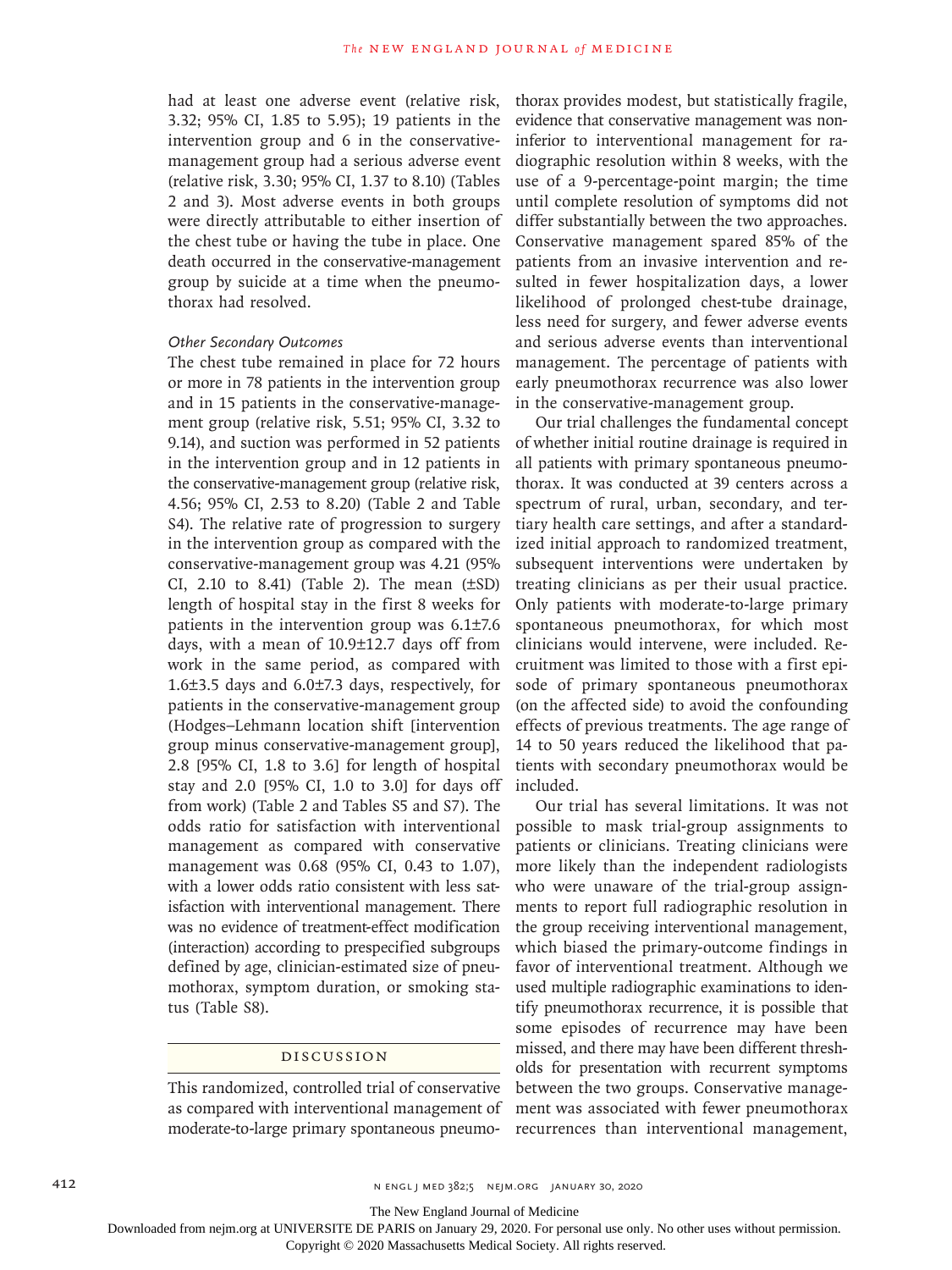with divergence in the frequency of recurrence occurring during the first 3 months after initial presentation with primary spontaneous pneumothorax. Some of these early recurrences may have represented an ongoing slow leak despite initial reinflation or may have been due to rapid expansion of the lung (and hence the visceral pleural wound), with or without the use of suction, resulting in physical impairment of healing — contrary to the view that adhesions may form between the visceral pleura and the parietal pleura if the lung is reexpanded.

A major limitation was that the original statistical analysis plan did not specify the window for the 8-week visit nor define how missing radiographic data were to be handled for the primary outcome. These issues were important, because 22 patients who did not have resolution at their 4-week visit had resolution at the time of their scheduled 8-week visit, which occurred after 56 days. Although this issue was addressed by treating data for the primary outcome as missing in patients in whom the 8-week visit occurred after 56 days and by undertaking two sensitivity analyses to help determine the effects of informative censoring and treating of missing data as treatment failure, these approaches resulted in statistical fragility and need to be considered exploratory. In the sensitivity analysis in which all missing data were imputed as failure, the risk difference for radiographic resolution at 56 days in the conservative-management group was -11 percentage points, with a lower boundary of the 95% confidence interval of −18 percentage points. ↑ However, the median time until symptom resolution (approximately 2 weeks) was similar in the two groups, and a small residual pneumothorax is likely to be clinically significant only in the context of air travel. Secondary analyses have not been adjusted for multiple comparisons and should not be used to infer definitive treatment effects.

This trial provides modest evidence that conservative management was noninferior to interventional management for radiographic resolution of moderate-to-large primary spontaneous pneumothorax within 8 weeks. Conservative management spared 85% of the patients from an invasive intervention and incurred fewer days in the hospital or off from work, lower rates of surgery, and a lower risk of serious adverse events

| Event                                                          | Interventional<br>Management<br>$(N = 154)$ | Conservative<br>Management<br>$(N = 162)$ |
|----------------------------------------------------------------|---------------------------------------------|-------------------------------------------|
|                                                                | no. of events                               |                                           |
| Total adverse events*                                          | 49                                          | 16                                        |
| Predefined adverse events                                      |                                             |                                           |
| Foreign body in chest wall (retained suture)                   | 1                                           | $\overline{2}$                            |
| Hemothorax                                                     | 5                                           | 3个                                        |
| Infection                                                      |                                             |                                           |
| Empyema                                                        | 1                                           | li                                        |
| Skin infection                                                 | 3 <sup>6</sup>                              | 1                                         |
| Unknown site                                                   | lî                                          | $\Omega$                                  |
| Tension pneumothorax¶                                          | $\overline{2}$                              | 1                                         |
| Other adverse events                                           |                                             |                                           |
| Severe chest pain or breathlessness                            | 11                                          | $\overline{4}$                            |
| Surgical emphysema                                             | 6                                           | $\Omega$                                  |
| Lung collapse after removal of chest tube                      | 6                                           | $\mathbf{0}$                              |
| Persistent cough                                               | $\mathfrak{p}$                              | $\Omega$                                  |
| Hypotension or altered conscious state<br>related to procedure | $\overline{2}$                              | $\Omega$                                  |
| Reexpansion pulmonary edema                                    | $\overline{2}$                              | $\Omega$                                  |
| Equipment disconnection                                        | $\mathfrak{p}$                              | $\Omega$                                  |
| Topical skin reaction to chlorhexidine                         | 1                                           | $\mathbf 0$                               |
| Other                                                          | 4**                                         | 4††                                       |

**Table 3. Adverse Events (Intention-to-Treat Analysis).**

A total of 49 adverse events occurred in 41 patients in the intervention group and 16 in 13 patients in the conservative-management group. Serious adverse events (defined as those that resulted in prolonged hospitalization, life-threatening or fatal illness, or intervention to prevent these outcomes) occurred in 19 patients in the intervention group and 6 in the conservativemanagement group.

- The three instances of hemothorax in the conservative-management group were noted as a pleural effusion on the chest radiograph, before insertion of any chest tube. An additional hemothorax was associated with the tension pneumothorax reported in the conservative-management group.
- The case of empyema in the conservative-management group and the infection of unknown site in the intervention group were associated with sepsis.
- One of the three skin infections in the intervention group was associated with sepsis.
- Three cases of tension pneumothorax were reported, one in the conservative-management group (the patient presented again for care 30 hours after initial discharge) and two in the intervention group (one patient had an increase in pneumothorax size while an inpatient that was attributed to a kinked chest tube, and the other presented 4 days after initial discharge); all resolved promptly with insertion or adjustment of the chest tube.
- One case was managed conservatively, and five cases were managed with reinsertion of the chest tube with or without video-assisted thoracoscopic pleurodesis.
- \*\* There was one case each of bleeding around the site of the chest tube, agitation, numbness around the site of the chest tube, and patient self-discharge with the drain in place.
- †† There was one case each of Horner's syndrome after insertion of the chest tube, death by suicide (unrelated to the trial), nausea and dizziness, and excessive scar tissue around the site of the chest tube.

The New England Journal of Medicine

Downloaded from nejm.org at UNIVERSITE DE PARIS on January 29, 2020. For personal use only. No other uses without permission.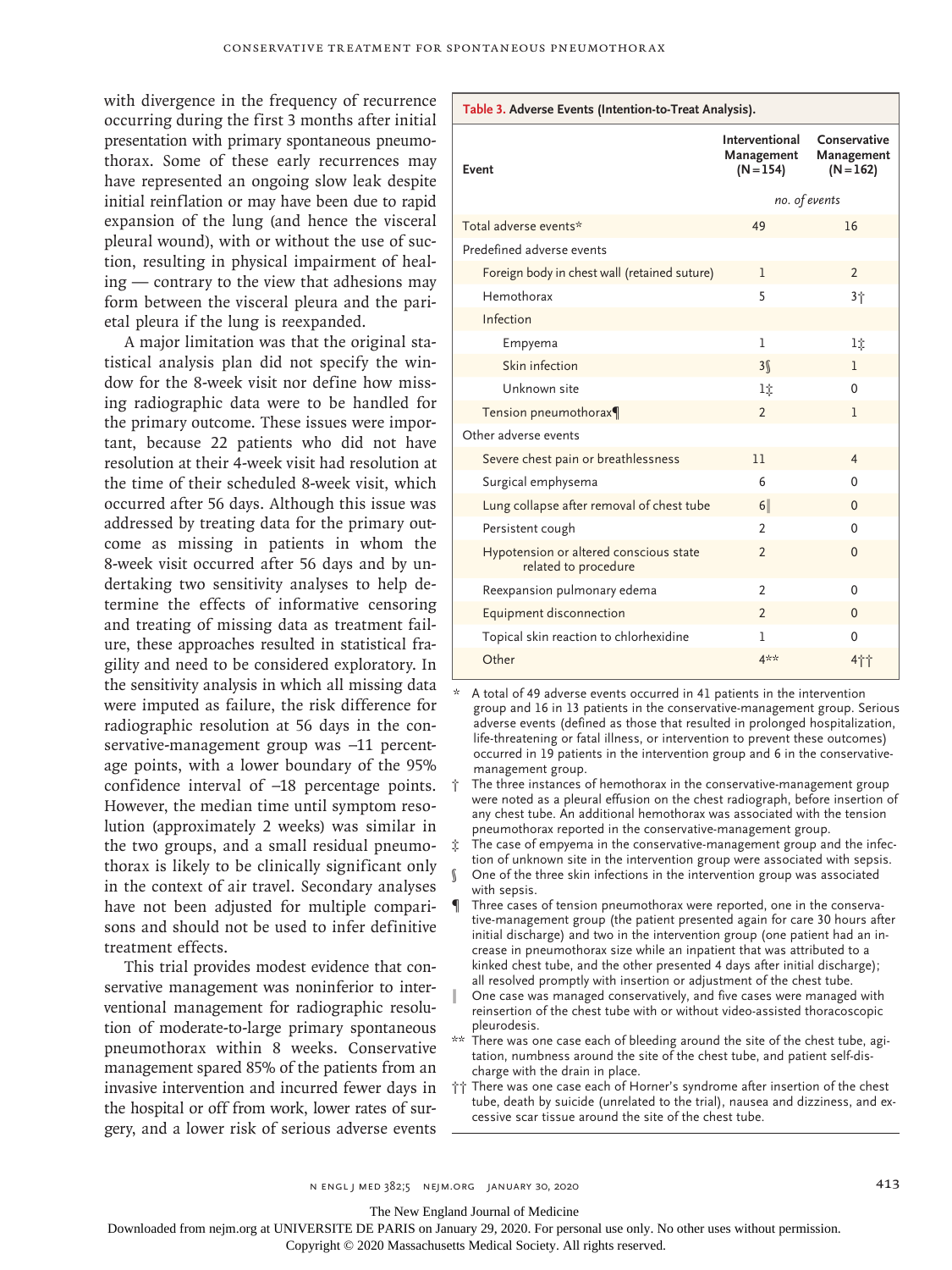#### or pneumothorax recurrence than interventional management.

Supported by a grant (EMSS-12-190) from the Emergency Medicine Foundation; by Green Lane Research and Education Fund (New Zealand); by grants (11/603 and 18/1002) from the Ministry of Health, New Zealand Health Research Council of New Zealand; by a grant (1084941) from the Department of Health, Australian Government, National Health and Medical Research Council; by the Royal Perth Hospital Research Foundation; and by the State Health Research Advisory Council (Western Australia).

Dr. Lee reports receiving grant support and supplies from Rocket Medical and advisory board fees from Becton Dickinson/CareFusion. No other potential conflict of interest relevant to this article was reported.

Disclosure forms provided by the authors are available with the full text of this article at NEJM.org.

A data sharing statement provided by the authors is available with the full text of this article at NEJM.org.

We thank Graham Simpson, who has challenged the dogma of the current management of primary spontaneous pneumothorax for many years and was pivotal in proposing the rationale for this trial; the patients for their involvement in the trial; and the members of the data and safety monitoring committee: Fraser Brims (Sir Charles Gairdner Hospital, Perth, WA, Australia), Sally Burrows (UWA Medical School, University of Western Australia, Perth, WA, Australia), Kerry Hoggett (Royal Perth Hospital, Perth, WA, Australia), Anthony Lawler (Department of Health, Tasmanian Government, Hobart, TAS, Australia), Mark Little (Cairns Hospital, Cairns, QLD, Australia), Rodolfo Morice (Wellington Hospital, Wellington, New Zealand), Siobhain Mulrennan (Sir Charles Gairdner Hospital, Perth, WA, Australia), Geoffrey Robinson (Wellington Hospital, Wellington, New Zealand), and Grant Waterer (Royal Perth Hospital, Perth, WA, Australia).

#### **Appendix**

The authors' full names and academic degrees are as follows: Simon G.A. Brown, Ph.D., Emma L. Ball, F.R.A.C.P., Kyle Perrin, Ph.D., Stephen E. Asha, F.A.C.E.M., Irene Braithwaite, Ph.D., Diana Egerton-Warburton, M.P.H., Peter G. Jones, Ph.D., Gerben Keijzers, Ph.D., Frances B. Kinnear, Ph.D., Ben C.H. Kwan, Ph.D., K.V. Lam, F.R.A.N.Z.C.R., Y.C. Gary Lee, Ph.D., Mike Nowitz, F.R.A.N.Z.C.R., Catherine A. Read, B.Sc., Graham Simpson, M.D., Julian A. Smith, F.R.A.C.S., Quentin A. Summers, D.M., Mark Weatherall, F.R.A.C.P., and Richard Beasley, D.Sc.

The authors' affiliations are as follows: the Centre for Clinical Research in Emergency Medicine, Harry Perkins Institute of Medical Research, Royal Perth Hospital, and the University of Western Australia (S.G.A.B., E.L.B., C.A.R.), Royal Perth Hospital Imaging (K.V.L.) and the Respiratory Department (E.L.B., Q.A.S.), Royal Perth Hospital, the Department of Respiratory Medicine, Sir Charles Gairdner Hospital (Y.C.G.L.), and the Centre for Respiratory Health, School of Medicine and Pharmacology, University of Western Australia (Y.C.G.L.), Perth, Aeromedical and Retrieval Services, Ambulance Tasmania (S.G.A.B.), and the Department of Respiratory Medicine, Royal Hobart Hospital (E.L.B.), Hobart, the Emergency Department, St. George Hospital, Kogarah, NSW (S.E.A.), St. George Clinical School, Faculty of Medicine, University of New South Wales, Kensington (S.E.A., B.C.H.K.), the Emergency Department, Monash Medical Centre (D.E.-W.), the Departments of Medicine (D.E.-W.) and Surgery (J.A.S.), School of Clinical Sciences at Monash Health, Monash University, and the Department of Cardiothoracic Surgery, Monash Health (J.A.S.), Clayton, VIC, the Emergency Department, Gold Coast Health Service District, the School of Medicine, Bond University, and the School of Medicine, Griffith University, Gold Coast, QLD (G.K.), Emergency Medical and Children's Services, Prince Charles Hospital, Chermside, QLD (F.B.K.), the University of Queensland, Brisbane (F.B.K.), the Department of Respiratory and Sleep Medicine, Sutherland Hospital, Sydney (B.C.H.K.), and the Department of Respiratory Medicine, Cairns Hospital, Cairns, QLD (G.S.) — all in Australia; the Medical Research Institute of New Zealand (K.P., I.B., M.W., R.B.), the Capital and Coast District Health Board (K.P., M.W., R.B.), and Pacific Radiology (M.N.), Wellington, and the Adult Emergency Department, Auckland City Hospital and University of Auckland, Auckland (P.G.J.) — all in New Zealand.

#### **References**

**1.** Hallifax RJ, Goldacre R, Landray MJ, Rahman NM, Goldacre MJ. Trends in the incidence and recurrence of inpatient-treated spontaneous pneumothorax, 1968-2016. JAMA 2018;320:1471-80.

**2.** Bobbio A, Dechartres A, Bouam S, et al. Epidemiology of spontaneous pneumothorax: gender-related differences. Thorax 2015;70:653-8.

**3.** Sahn SA, Heffner JE. Spontaneous pneumothorax. N Engl J Med 2000;342: 868-74.

**4.** Baumann MH, Strange C, Heffner JE, et al. Management of spontaneous pneumothorax: an American College of Chest Physicians Delphi consensus statement. Chest 2001;119:590-602.

**5.** MacDuff A, Arnold A, Harvey J. Management of spontaneous pneumothorax: British Thoracic Society pleural disease guideline 2010. Thorax 2010;65:Suppl 2: ii18-ii31.

**6.** Luketich JD, Kiss M, Hershey J, et al.

Chest tube insertion: a prospective evaluation of pain management. Clin J Pain 1998;14:152-4.

**7.** Chen JS, Chan WK, Tsai KT, et al. Simple aspiration and drainage and intrapleural minocycline pleurodesis versus simple aspiration and drainage for the initial treatment of primary spontaneous pneumothorax: an open-label, parallelgroup, prospective, randomised, controlled trial. Lancet 2013;381:1277-82.

**8.** Maskell NA, Medford A, Gleeson FV. Seldinger chest drain insertion: simpler but not necessarily safer. Thorax 2010;65: 5-6.

**9.** Ayed AK, Chandrasekaran C, Sukumar M. Aspiration versus tube drainage in primary spontaneous pneumothorax: a randomised study. Eur Respir J 2006;27: 477-82.

**10.** Noppen M, Alexander P, Driesen P, Slabbynck H, Verstraeten A. Manual aspiration versus chest tube drainage in first episodes of primary spontaneous pneumothorax: a multicenter, prospective, randomized pilot study. Am J Respir Crit Care Med 2002;165:1240-4.

**11.** Thelle A, Gjerdevik M, SueChu M, Hagen OM, Bakke P. Randomised comparison of needle aspiration and chest tube drainage in spontaneous pneumothorax. Eur Respir J 2017;49(4):1601296.

**12.** Brown SGA, Ball EL, Macdonald SPJ, Wright C, McD Taylor D. Spontaneous pneumothorax; a multicentre retrospective analysis of emergency treatment, complications and outcomes. Intern Med J 2014;44:450-7.

**13.** Chen JS, Hsu HH, Huang PM, et al. Thoracoscopic pleurodesis for primary spontaneous pneumothorax with high recurrence risk: a prospective randomized trial. Ann Surg 2012;255:440-5.

**14.** Simpson G. Spontaneous pneumothorax: time for some fresh air. Intern Med J 2010;40:231-4.

414 n engl j med 382;5 nejm.org January 30, 2020

The New England Journal of Medicine

Downloaded from nejm.org at UNIVERSITE DE PARIS on January 29, 2020. For personal use only. No other uses without permission.